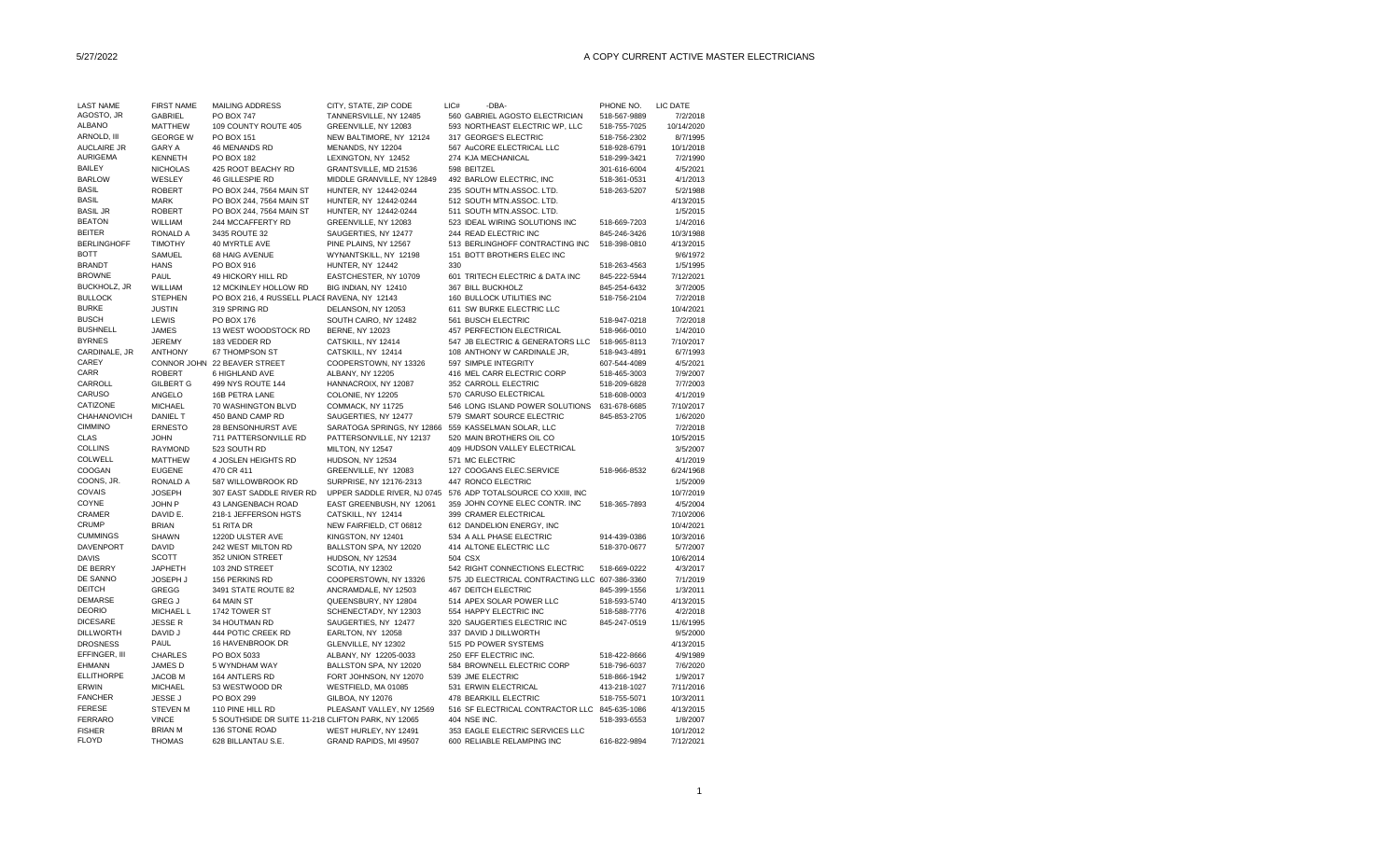| <b>FONDA</b>              | EDWARD                | 263 GROVE SCHOOL RD                                  | CATSKILL, NY 12414                             | 402 ED FONDA                                             |              | 8/7/2006               |
|---------------------------|-----------------------|------------------------------------------------------|------------------------------------------------|----------------------------------------------------------|--------------|------------------------|
| <b>FRANZE JR</b>          | <b>RICK</b>           | PO BOX 38203                                         | ALBANY, NY 12203                               | 497 A.R. ELECTRIC                                        | 518-598-8833 | 10/7/2013              |
| <b>GAGGI</b>              | <b>MICHAEL</b>        | 29 HIGH MILLS RD                                     | BURNT HILLS, NY 12027                          | 236                                                      |              | 5/2/1988               |
| <b>GAGLIARDI</b>          | MICHAEL J             | 616 NEW SALEM RD                                     | VOORHEESVILLE, NY 12186                        | 574                                                      | 518-542-6445 | 7/1/2019               |
| <b>GEIGER</b>             | WILLIAM               | 103 SOUTH HARRISON AVE                               | CONGERS, NY 10920                              | 502 TRINITY SOLAR                                        |              | 7/7/2014               |
| <b>GENTILE</b>            | <b>JOSEPH</b>         | 286 MCKINSTRY RD                                     | GARDINER, NY 12525                             | 264 CAPITOL ELEC. CONTR. INC                             | 845-255-7088 | 3/5/1990               |
| GOCKEL, JR                | <b>HENRY J</b>        | PO BOX 201                                           | GRAND GORGE, NY 12434                          | 551 HANKS ELECTRIC                                       | 607-643-1483 | 1/8/2018               |
| GOOCH                     | <b>DAVID</b>          | 2412 ROUTE145                                        | EAST DURHAM, NY 12423                          | 578 DG ELECTRICAL SERVICES LLC                           | 518-819-1584 | 10/7/2019              |
| <b>GRAY</b>               | <b>MICHAEL</b>        | PO BOX 307                                           | COBLESKILL, NY 12043                           | 228 MIKE'S ELECTRIC                                      | 518-376-4272 | 6/1/1987               |
| <b>GRECI</b>              |                       |                                                      |                                                |                                                          |              |                        |
|                           | <b>FRANK</b>          | 2076 ROUTE 23B                                       | SOUTH CAIRO, NY 12482                          | 464 STONE CREEK ELECTRIC, LLC                            | 518-947-8796 | 1/3/2011               |
| <b>GREIF</b>              | <b>TIMOTHY</b>        | PO BOX 2                                             | DOLGEVILLE, NY 13329                           | 469 GREIF ELECTRIC COMPANY                               | 315-429-3033 | 4/4/2011               |
| <b>GUERIN</b>             | <b>GREGORY E</b>      | PO BOX 434                                           | ROUND TOP, NY 12473                            | 221 CDE ELELCTRIC                                        |              | 5/5/1986               |
| <b>HAMMEL</b>             | <b>BRIAN A</b>        | 10978 STATE ROUTE 23                                 | WINDHAM, NY 12496                              | 335 HAMMEL ELECTRIC                                      | 518-734-5320 | 2/7/2000               |
| <b>HAND</b>               | JOHN F                | 238 CADILLAC PKWY                                    | DALLAS, GA 30157                               | 614 VANTIX ELECTRIC, LLC                                 | 678-695-1052 | 1/3/2022               |
| <b>HART</b>               | <b>BRIAN</b>          | <b>164 COLUMBIA TPK</b>                              | RENSSELAER, NY 12144                           | 334 GEORGE J MARTIN & SON INC                            |              | 10/4/1999              |
| <b>HEDGES</b>             | <b>JOSEPH W</b>       | 201 WOODSTOCK AVE                                    | PALENVILLE, NY 12463                           | 269 JOE HEDGES ELECTRIC                                  | 518-678-3447 | 6/4/1990               |
| <b>HENCHEY</b>            |                       | CHRISTOPHER 2 IVY TERRACE                            | CATSKILL, NY 12414                             | 301 C.J. ELECTRIC                                        | 518-231-7418 | 1/3/1994               |
| <b>HINKLEY</b>            | <b>MICHAEL</b>        | PO BOX 183                                           | ROXBURY, NY 12474                              | 212 HINKLEY ASSOCIATES INC                               | 607-326-7832 | 3/4/1985               |
| <b>HODOR</b>              | EDWIN                 | 551 SANDY PLAINS RD                                  | LEEDS, NY 12451                                | 222 ED HODOR ELEC CONTR.                                 |              | 6/2/1986               |
| <b>HOFHERR</b>            | <b>MATTHEW</b>        | 4 PASSAIC AVE                                        | SUSSEX, NJ 07461                               | 566 VIVINT SOLAR DEVELOPER, LLC                          |              | 10/1/2018              |
| <b>HOLDRIDGE</b>          | MICHAEL W             | BOX 33, 1189 ROUTE 23B                               | LEEDS, NY 12451                                | 209 HOLDRIDGE ELECTRIC LLC                               | 518-943-3229 | 12/3/1984              |
| <b>HOOVLER</b>            | <b>TIMOTHY</b>        | PO BOX 896                                           | CAIRO, NY 12413                                | 20 TJH ELECTRIC                                          | 518-947-8688 | 7/7/2007               |
| <b>HOUGHTALING JR</b>     | ALFRED                | 25 SOUTH O'CONNEL STREET ALBANY, NY 12209            |                                                | 368 HOUGHTALING ELECTRIC                                 | 518-857-5320 | 3/7/2005               |
| <b>HOUSTON</b>            | WILLIAM               | 127 ORCHARD RD                                       | GHENT, NY 12075                                | 345 WILLIAM G HOUSTON                                    |              | 4/1/2003               |
| <b>HUNT</b>               |                       | CHRISTOPHER 45 DURHAM WOODS ROAD                     | DURHAM, NY 12422                               | 377 CBH ELECTRIC INC                                     | 518-369-1072 | 7/1/2005               |
| <b>INSKEEP</b>            | <b>BRIAN</b>          | 12999 ROCKY POINT RD                                 | MCCORDSVILLE, IN 46055                         | 482 INPWR INC                                            |              | 10/1/2012              |
| <b>JAMES</b>              |                       |                                                      |                                                |                                                          |              |                        |
|                           | <b>STEVEN</b>         | 13801 SIMS ROAD                                      | HUNTERSVILLE, NC 28078                         | 599 TCS CONSTRUCTION LLC                                 | 607-242-2435 | 5/3/2021               |
| <b>JENNINGS</b>           | <b>ALEXANDER</b>      | 1282 STATE ROUTE 9                                   | HUDSON, NY12534                                | 536 AWJ ELECTRIC LLC                                     | 518-929-5083 | 1/9/2017               |
| <b>JENNINGS</b>           | <b>STEVEN K</b>       | 124 NORTHERN BLVD                                    | GERMANTOWN, NY 12526                           | 548 SKJ ELECTRIC                                         | 518-929-0082 | 10/2/2017              |
| <b>JENNINGS</b>           | <b>GERALD</b>         | PO BOX 145                                           | COLUMBIAVILLE, NY 12050                        | 135 JERRY JENNINGS ELECTRICAL                            |              | 7/2/1964               |
| <b>JENNINGS</b>           | <b>WILLIAM G</b>      | PO BOX 145                                           | COLUMBIAVILLE, NY 12050                        | 216 JERRY JENNINGS ELECTRICAL                            |              | 5/6/1985               |
| <b>JOHNSON</b>            | ERIC D                | <b>BOX 221</b>                                       | LEEDS, NY 12451                                | 154                                                      |              | 5/7/1973               |
| <b>JONES</b>              | <b>TIMOTHY</b>        | 856 STATE RT 23A                                     | CATSKILL, NY 12414                             | 440 CDE ELECTRIC INC                                     | 518-622-3822 | 6/2/2008               |
| <b>JOYCE</b>              | PAUL                  | 11002 WILLOWMERE DR                                  | INDIANAPOLIS, IN 46280                         | 508 SUNRUN                                               |              | 1/5/2015               |
| <b>KAPPEL</b>             | <b>JOSEPH</b>         | PO BOX 508                                           | WINDHAM, NY 12496                              | 314 CATSKILLS MECHANICAL                                 |              | 10/3/1994              |
| <b>KEUTE SR</b>           | <b>ANDREW</b>         | 228 SCHNEIDER ROAD                                   | HUDSON, NY 12534                               | 427 AMPHIBIOUS ELECTRIC INC                              |              | 11/5/2007              |
|                           |                       |                                                      |                                                | 505 PRISM SERVICES LLC                                   |              | 1/5/2015               |
|                           |                       |                                                      |                                                |                                                          |              | 11/5/2007              |
| KIM                       | <b>SUNG JAMES</b>     | 911 CENTRAL AVE #24-157                              | ALBANY, NY 12206                               |                                                          | 518-319-3200 |                        |
| <b>KINCH</b>              | <b>JASON</b>          | 1 HILLSIDE CT, UNIT 1282                             | ATHENS, NY 12015                               | 419 KAATSKILL ELECTRIC                                   | 518-947-4144 |                        |
| KOT                       | LAWRENCE              | 297 SOUTH ALBANY RD                                  | SELKIRK, NY 12158                              | 391 LIA ELECTRICAL SERVICES CO.INC. 518-767-9542         |              | 1/9/2006               |
| <b>KOTZIAS</b>            | STEPHEN N             | 271 ROUTE 9D                                         | BEACON, NY 12508                               | 517 SK ELECTRIC LLC                                      |              | 7/6/2015               |
| LAMBERTI                  | <b>MICHAEL</b>        | 84 WHITEFORD DR, PO BOX 10 PLEASANT VALLEY, NY 12569 |                                                | 543 COMPASS MECHANICAL                                   | 845-723-4110 | 4/3/2017               |
| LANG                      | <b>TIMOTHY</b>        | 1111 ROUTE 145                                       | CAIRO, NY 12413                                | 289 TIM LANG ELECTRIC INC                                |              | 8/3/1992               |
| LEE                       | <b>DEBORAH A</b>      | 209 E 7TH STREET, #3N                                | NEW YORK, NY 10009                             | 518 LEE ELECTRIC                                         |              | 7/6/2015               |
| LeFEVRE                   | MATTHEW               | 1268 BOGART ROAD                                     | PALENVILLE, NY 12463                           | 501 HOT WATER SOLUTIONS INC                              | 845-331-8948 | 4/14/2014              |
| LEGGETT                   | <b>JAMES</b>          | 199 LETTER "S" RD                                    | KINDERHOOK, NY 12106                           | 239 LEGGETT ELECTRIC INC.                                | 518-392-2664 | 5/2/1988               |
| <b>LEGGETT</b>            | GREGG                 | 199 LETTER "S" ROAD                                  | KINDERHOOK, NY 12106                           | 519 LEGGETT ELECTRIC INC                                 | 518-378-4101 | 7/6/2015               |
| LIVSEY                    | RICHARD W             | 290 HOOSICK ST                                       | TROY, NY 12180                                 | 350 BRUNSWICK ELECTRIC INC.                              |              | 5/5/2003               |
| LOUGHEED                  | KYLE                  | 2380 STATE ROUTE 82                                  | ANCRAM, NY 12502                               | 432 GINOCCHIO ELECTRIC INC.                              | 518-398-1995 | 2/5/2008               |
|                           |                       |                                                      |                                                |                                                          |              |                        |
| LOUNSBURY<br>MAC CONNORAN | <b>CLYDE</b>          | 216 ELK ST                                           | ALBANY, NY 12210                               | 613 CMK ELECTRICAL SERVICES INC                          | 518-588-7600 | 10/4/2021              |
|                           | <b>DESMOND M</b>      | 48-51 58TH STREET                                    | WOODSIDE, NY 11377                             | 507 DES MAC ELECTRIC INC                                 |              | 10/6/2014              |
| <b>MACK</b>               | <b>DAVID</b>          | PO BOX 135                                           | HUNTER, NY 12442                               | 537 DAM ELECTRIC                                         | 518-334-4545 | 1/9/2017               |
| MAHLER                    | ERIK                  | 88 OBRE RD                                           | COLTS NECK, NJ 07722                           | 562 TOTAL COMFORT ELECTRIC LLC                           |              | 10/1/2018              |
| <b>MAHONEY</b>            | <b>WILLIAM F</b>      | 9 PROSPECTOR CT                                      | TRABUCO CANYON, CA 92679                       | 553 MASS. ELECTRIC CONSTRUCTION                          | 781-290-1061 | 4/2/2018               |
| <b>MAINES</b>             | <b>JAMES G</b>        | PO BOX 12, 12 FIERO RD                               | MALDEN-ON-HUDSON, NY 12453 190 MAINES ELECTRIC |                                                          |              | 8/4/1980               |
| <b>MAINIERI</b>           | MICHAEL T             | PO BOX 333                                           | SHOKAN, NY 12481                               | 532 AUDIO VIDEO ELECTRIC INC                             | 845-688-9473 | 7/11/2016              |
| <b>MANNING JR</b>         | <b>THOMAS</b>         | 32 BILLIE B ROAD LOT 56                              | SOUTH CAIRO, NY 12482                          | 227                                                      | 518-734-5123 | 4/6/1987               |
| <b>MARESCO</b>            | MATTHEW               | 77 REED ROAD                                         | CHATHAM, NY 12037                              | 603 MARESCO ELECTRIC                                     | 518-929-2626 | 7/12/2021              |
| <b>MARKHAM</b>            | <b>MATTHEW</b>        | 5133 E LIBERTY PARK CIR                              |                                                | NORTH CHARLESTON, SC 2940! 596 FREEDOM FOREVER NEW YORK, |              | 1/4/2021               |
| MARSHALL<br><b>MARTIN</b> | CODY<br><b>ROBERT</b> | 9101 ASTONIA WAY<br>2638 AUGUSTUS ST                 | ESTERO, FL 33967<br>DANIEL ISLAND, SC 29492    | 608 CODY MARSHALL LLC/ CALVARY<br>545 RJ MARTIN NATIONAL | 216-662-4958 | 10/4/2021<br>7/10/2017 |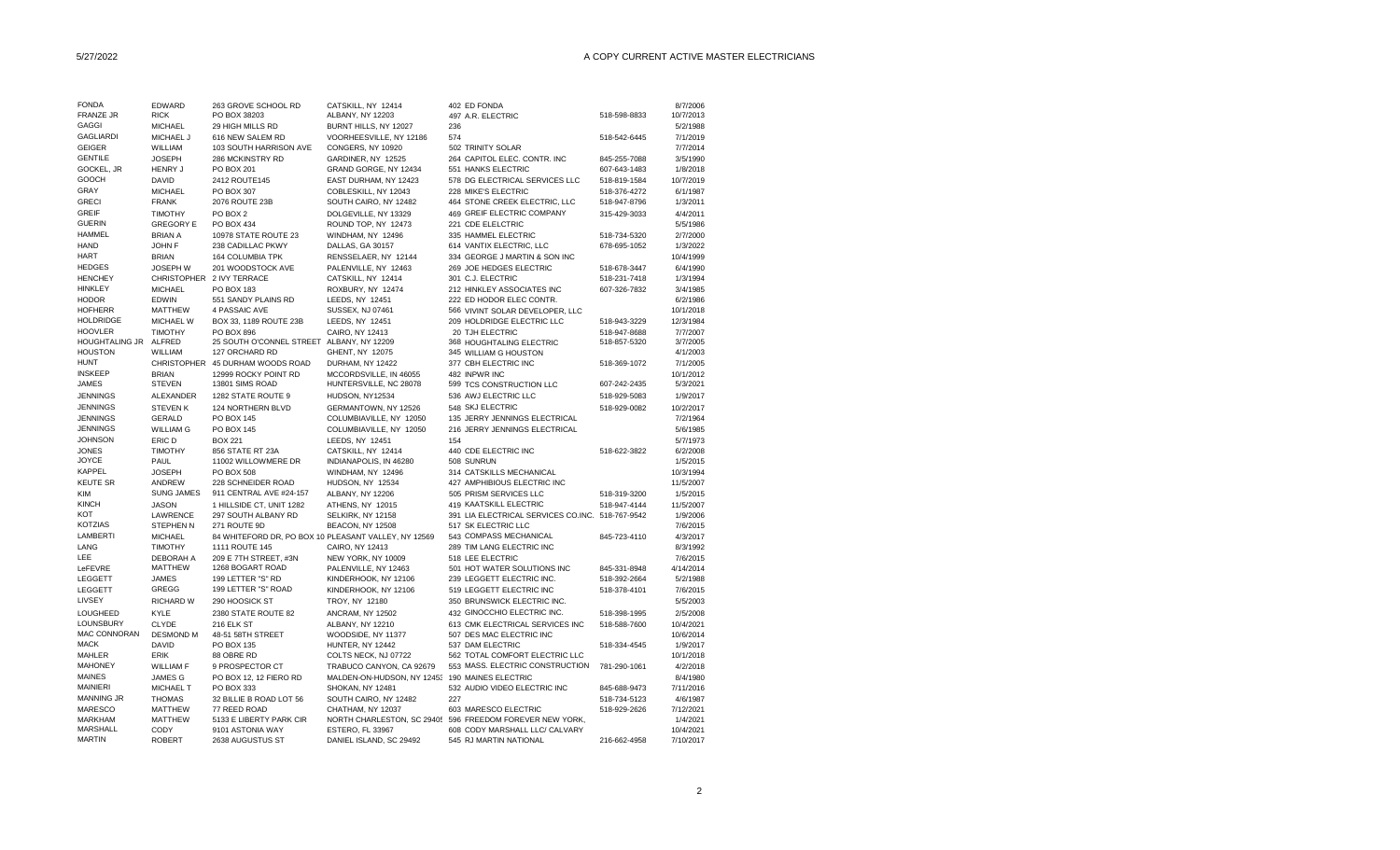| <b>MARTINES</b>                            | <b>NICK</b>                                  | 328 WOODARD RD                                     | DURHAM. NY 12423                                                   | 499 NICK MARTINES ELECTRIC                                                                         | 518-965-2335                                 | 4/14/2014                            |  |
|--------------------------------------------|----------------------------------------------|----------------------------------------------------|--------------------------------------------------------------------|----------------------------------------------------------------------------------------------------|----------------------------------------------|--------------------------------------|--|
| MAZZEI<br><b>MCCLELLAN</b><br><b>MCKOY</b> | <b>ANTHONY</b><br><b>IAN</b><br><b>JASON</b> | 1801 HERITAGE WAY<br>19 HARMON RD<br>2913 DAVIS ST | GANSEVOORT, NY 12831<br>GLENVILLE, NY 12302<br>OCEANSIDE, NY 11572 | 590 A SQUARED ELECTRIC<br>606<br>602 ELECTRICAL CONSULTANTS CORP                                   | 518-477-3251<br>518-852-4487<br>917-440-5748 | 10/14/2020<br>7/12/2021<br>7/12/2021 |  |
| <b>MEADE</b>                               | <b>JONATHAN</b>                              | 1273 E PUTNAM AVE #1044                            | RIVERSIDE, CT 06878                                                | 568 SPOT ON ELECTRIC LLC                                                                           |                                              | 1/7/2019                             |  |
| <b>MELLON</b><br><b>MIESES</b>             | <b>ROBERT</b><br><b>SILAS</b>                | 3122 NEW PROSPECT RD<br>1099 RIVER RD              | PINE BUSH, NY 12566<br>W. COXSACKIE, NY 12192                      | 458 MELLON ELECTRIC LLC<br>580 EXCEL ELECTRICAL SYSTEMS LLC<br><b>ISTRA ELECTRICAL CONTRACTORS</b> | 845-446-2579<br>518-610-2700                 | 3/1/2010<br>1/6/2020                 |  |
| <b>MONGUILLOT</b>                          | <b>DAVID</b>                                 | 51-24 OVERBROOK ST                                 | DOUGLASTON, NY 11362                                               | 524 CORP                                                                                           | 718-740-8180                                 | 1/4/2016                             |  |
| <b>MONTALBO</b>                            | <b>FRANCESCO</b>                             | 48 DEER PARK RD, PO BOX423 ROUND TOP, NY 12473     |                                                                    | 484 MONTALBO ELECTRIC                                                                              | 518-947-4800                                 | 1/7/2013                             |  |
| <b>MONTANA</b>                             | <b>JOSEPH M</b>                              | 1100 WESTKILL RD                                   | JEFFERSON, NY 12093                                                | 615 JMD ELECTRICAL SERVICES LLC                                                                    | 845-304-1723                                 | 1/3/2022                             |  |
| <b>MONTELONE</b>                           | <b>JAMES M</b>                               | <b>PO BOX 223</b>                                  | NEW BALTIMORE, NY 12124                                            | 351 MJM ELECTRIC & POWER SYSTEMS 518-416-3016                                                      |                                              | 5/5/2003                             |  |
| <b>MOUNAS</b>                              | SAMY                                         | 271 WELLINGTON RD S                                | GARDEN CITY, NY 11530                                              | 610 SUNRUN INSTALLATION SERVICES                                                                   | 917-731-7299                                 | 10/4/2021                            |  |
| <b>MULLER</b>                              | <b>JESSE</b>                                 | 57 BUSHNELL AVE                                    | CATSKILL. NY 12414                                                 | 544 JM HOME IMPROVEMENTS                                                                           | 845-853-6373                                 | 4/3/2017                             |  |
| <b>MUTHIG</b>                              | <b>DENNIS W</b>                              | PO BOX 349                                         | GRAND GORGE, NY 12434                                              | 346 DENNIS MUTHIG ELEC&SPA                                                                         |                                              | 9/9/2002                             |  |
| <b>NOVE</b>                                | <b>JUDA</b>                                  | 9-A JOSHUA CT                                      | <b>MONSEY, NY 10952</b>                                            | 609 NOVE ELECTRIC INC                                                                              | 845-222-3706                                 | 10/4/2021                            |  |
| <b>OAKS</b>                                | <b>SAMUEL M</b>                              | 3740 PORTER RD                                     | ROOTSTOWN, OH 44272                                                | 569 JW DIDADO ELECTRIC LLC                                                                         |                                              | 4/1/2019                             |  |
| <b>O'BRIEN</b>                             | <b>MICHAEL P</b>                             | 57 LAKESIDE DR                                     | CATSKILL, NY 12414                                                 | 270 O'BRIEN ELECTRIC                                                                               | 518-943-1369                                 | 6/4/1990                             |  |
| <b>O'BRIEN</b>                             | <b>SHANNON</b>                               | <b>PO BOX 24</b>                                   | COEYMANS HOLLOW, NY 12046 477 REUSE                                |                                                                                                    | 518-256-7548                                 | 10/3/2011                            |  |
| <b>OGRODNIK</b>                            | MICHAEL J.                                   | 977 OCEAN AVE                                      | BALDWIN, NY 11510                                                  | 456 GRATEFUL ELECTRIC INC.                                                                         | 516-205-7740                                 | 1/4/2010                             |  |
| O'NEIL                                     | <b>KEVIN M</b>                               | 4 VICTORY DR, PO BOX 578                           | SANDWICH, MA 02563                                                 | 495 KOBO UTILITY CONSTRUCTION                                                                      | 508-888-2255                                 | 10/7/2013                            |  |
| <b>PAINTER</b>                             | <b>BRIAND</b>                                | <b>43 HERITAGE PARKWAY</b>                         | SCOTIA, NY 12302                                                   | 263 AMBER HERITAGE ELECTRIC. LLC                                                                   | 518-982-1582                                 | 2/5/1990                             |  |
| <b>PARKS</b>                               | <b>MICHAEL</b>                               | 595 MORRISON RD                                    | CAIRO, NY 12413                                                    | 577 PARKS ELECTRIC CORP                                                                            | 516-225-5102                                 | 10/7/2019                            |  |
| <b>PARTRIDGE</b>                           | JASON R.                                     | PO BOX 472                                         | HUNTER, NY 12442                                                   | 463 JP ELECTRIC                                                                                    | 518-763-3337                                 | 11/1/2010                            |  |
| <b>PAVLICIN</b>                            | <b>WILLIAM</b>                               | <b>77 ROUTE 405</b>                                | GREENVILLE, NY 12083                                               | 395 NORTHEAST ELECTRIC WP. LLC                                                                     | 518-470-4932                                 | 5/1/2006                             |  |
| <b>PAVLICIN JR</b>                         | WILLIAM                                      | <b>77 ROUTE 405</b>                                | GREENVILLE, NY 12083                                               | 526 NORTHEAST ELECTRIC WP. LLC                                                                     | 518-209-7937                                 | 4/4/2016                             |  |
| <b>PEKER</b>                               | <b>AARON</b>                                 | 730 RIDGE AVE                                      | LAKEWOOD, NJ 08701-2007                                            | 452 AP ELECTRIC TECHNOLOGIES. LLC                                                                  |                                              | 7/6/2009                             |  |
| PELHAM                                     | <b>RICHARD W</b>                             | PO BOX 177                                         | MAPLECREST, NY 12454                                               | 129 PELHAM ELECTRIC INC                                                                            | 518-734-3866                                 | 3/1/1999                             |  |
| PELHAM                                     | <b>ROBERT</b>                                | PO BOX 250                                         | HENSONVILLE, NY 12439                                              | 373 PELHAM ELECTRIC INC                                                                            |                                              | 6/6/2005                             |  |
| <b>PERRINE</b>                             | <b>JERRY</b>                                 | PO BOX 39                                          | RAVENA, NY 12143-0039                                              | 161                                                                                                |                                              | 6/3/1974                             |  |
| PETAGINE                                   | <b>MICHAEL</b>                               | 6 SPRING ST                                        | HUDSON, NY 12534                                                   | 498 MRP ELECTRIC                                                                                   | 518-697-0473                                 | 4/14/2014                            |  |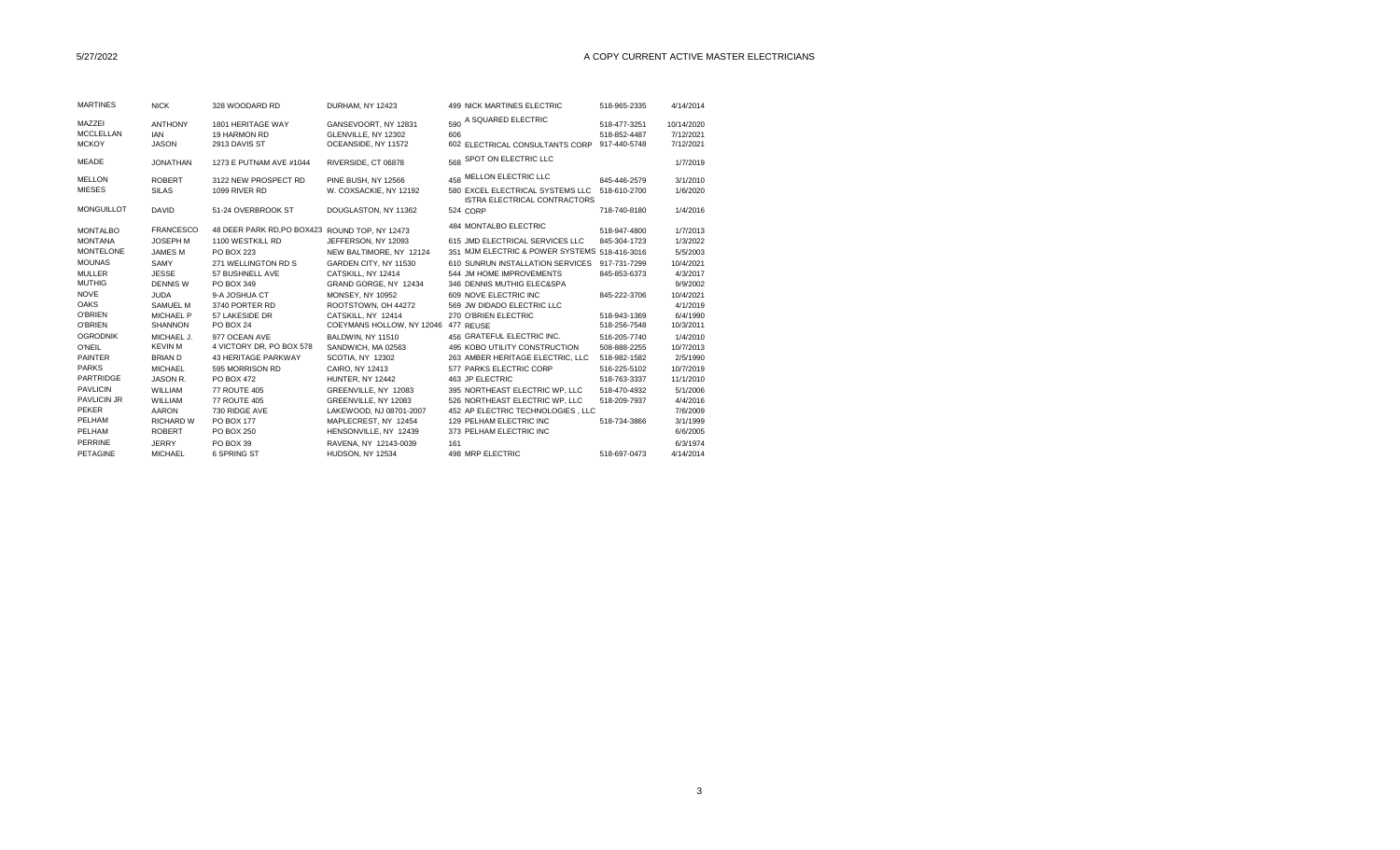| PETRIANNI III                    | SALVATORE         | 176 ROUTE 23                                               | CLAVERACK, NY 12513       |     | 552 A & S ELECTRICAL CONTRACTING                                         | 518-965-7118 | 1/8/2018              |
|----------------------------------|-------------------|------------------------------------------------------------|---------------------------|-----|--------------------------------------------------------------------------|--------------|-----------------------|
| PHOENIX                          | <b>ROBERT</b>     | COUNTY RT 39 BOX 4                                         | ROUND TOP, NY 12473       |     | 156 PHOENIX ELECTRIC                                                     |              | 6/4/1973              |
| <b>PICARD</b>                    | <b>ROBERT</b>     | 5 CORTLAND DR                                              | LOUDONVILLE, NY 12211     |     | 503 BENNETT CONTRACTING                                                  |              | 7/7/2014              |
| <b>PICARD</b>                    |                   | CHRISTOPHER 151 STONE SCHOOLHOUSE RD LAKE GEORGE, NY 12845 |                           |     | NORTHEAST ELECTRICAL<br>527 SOLUTIONS LLC<br>NOVA SYSTEMS ON LYONSVILLE, | 518-685-5002 | 4/4/2016              |
| <b>PICURI</b>                    | <b>JOSEPH</b>     | 506 COUNTY ROUTE 2                                         | ACCORD, NY 12404          |     | 555 INC                                                                  | 845-416-0062 | 4/2/2018              |
| PREW                             | <b>DAVID</b>      | 73 WASHINGTON ST                                           | GLOVERSVILLE, NY 12078    | 412 |                                                                          |              | 3/5/2007              |
| PRITCHARD                        | PAUL              | 104 PLUM POPPY                                             | MALTA, NY 12020           |     | 403 PC PRITCHARD ELEC CONT.INC.                                          | 518-581-1878 | 11/6/2006             |
| <b>RAUSCH</b>                    | <b>BARRY</b>      | PO BOX 186, 32 REED STREET COXSACKIE, NY 12051             |                           |     | 45 BARRY RAUSCH                                                          | 518-731-9555 | 10/7/1985             |
| <b>RESCH III</b>                 | JOSEPH R.         | PO BOX 493                                                 | GRAND GORGE, NY 12434     |     | 453 RESCH ELECTRIC                                                       | 607-588-6804 | 9/14/2009             |
| <b>RESSA</b>                     | PETER             | 106 HILLTOP RD                                             | SAUGERTIES, NY 12477      |     | 454 RESSA ELECTRIC                                                       | 845-399-3237 | 9/14/2009             |
| <b>RICHERS</b>                   | RANDAL L          | PO BOX 174                                                 | SAUGERTIES, NY 12477      |     | 340 RICHERS ELECTRIC INC.                                                | 845-247-0503 | 3/5/2001              |
| <b>RICOTTA</b>                   | <b>VINCENT</b>    | 56 DEAN ROAD                                               | KENT LAKES, NY 10512      |     | 535 NEW YORK STATE SOLAR FARM                                            | 845-255-0610 | 10/3/2016             |
| <b>RILEY</b>                     | DANIEL            | 62 YOUNGLOVE AVE                                           | COHOES, NY 12047          |     | 587 DAN'S ELECTRIC                                                       | 518-416-9370 | 7/7/2020              |
| RILEY JR                         | WILLIAM           | 62 YOUNGLOVE AVE                                           |                           |     |                                                                          | 518-369-8904 | 7/7/2020              |
|                                  |                   |                                                            | COHOES, NY 12047          |     | 589 RILEY'S JOURNEYMAN SERVICE                                           |              |                       |
| ROBERTS, JR.                     | <b>CHARLES E</b>  | 301 ROBERTS HILL ROAD                                      | WEST COXSACKIE, NY 12192  |     | 319 CHARLES E. ROBERTS JR                                                |              | 11/6/1995             |
| <b>ROBERTSON</b>                 | <b>PAUL</b>       | 192 STONE MILL RD                                          | HUDSON, NY 12534          |     | 378 ROBERTSON ELECTRIC                                                   | 518-851-9008 | 7/11/2005             |
| <b>ROBERTSON</b>                 | JOSHUA            | 649 CR 19 LOT 48                                           | ELIZAVILLE, NY 12523      |     | 494 SUNCOMMON/ SOLAR COMMUNITIES                                         |              | 7/1/2013              |
| <b>ROGERS</b>                    | DAVE W            | 9 CLASSIC CT, #1069                                        | ATHENS, NY 12015          |     | 59 DAVE ROGERS ELECTRICIAN                                               | 518-727-6569 | 2/3/1969              |
| <b>ROMA</b>                      | <b>GERALD</b>     | 103 OLD ROUTE 52                                           | STORMVILLE, NY12582       |     | 364 ROMA ELECTRICAL CONTR. INC.                                          | 845-225-6080 | 1/3/2005              |
| <b>ROSSI</b>                     | ERIK              | 12 LOCUST LANE                                             | CLIFTON PARK, NY 12065    | 423 |                                                                          | 518-371-3903 | 9/10/2007             |
| <b>ROY</b>                       | <b>ELIE</b>       | 33 CENTRAL STREET                                          | WOODSVILLE, NH 03785      |     | 556 ROYAL ELECTRIC CO, INC                                               |              | 4/2/2018              |
| SALADINO                         | <b>FRANK</b>      | 8 RACHEL COURT                                             | BLOOMINGBURG, NY 12721    |     | 480 CENTURY ELECTRIC                                                     |              | 10/5/2015             |
| SALDO                            | MATTHEW J         | 90 HOWLAND AVE                                             | ADAMS, MA 01220           |     | 389 SALDO ELECTRIC INC                                                   | 413-446-7567 | 1/9/2006              |
| SANFORD                          | <b>MATT</b>       | 363 SMITH RD                                               | AMSTERDAM, NY 12010       |     | 594 SANFORD AND SONS ELECTRIC                                            | 518-376-2795 | 10/14/2020            |
| <b>SATALINO</b>                  | <b>MATTHEW</b>    | 753 MASTER ST                                              | JOHNSONVILLE, NY 12094    |     | 592 PLUGPV, LLC                                                          | 518-727-3902 | 10/14/2020            |
| <b>SCHMIDT</b>                   | RALPH P           | 214 DEERHAVEN RD                                           | ELIZAVILLE, NY 12523      |     | 188 RP SCHMIDT & SON LLC                                                 |              | 6/2/1980              |
| <b>SCHMITZ</b>                   | <b>JOSEPH</b>     | 61 SAPPAH DR                                               | EARLTON, NY 12058         |     | 581 SCHMITZ ELECTRIC, LLC                                                | 518-496-3444 | 1/6/2020              |
|                                  |                   | 291 TAGHKANIC                                              |                           |     | 500 SCHNACKENBERG ELECTRIC                                               |              |                       |
| SCHNACKENBERG PHILIP             |                   | CHURCHTOWN RD                                              | CRARYVILLE, NY 12521      |     |                                                                          | 518-366-8693 | 4/14/2014             |
| <b>SCHRIEBER</b>                 | <b>JOEL</b>       | 4 LIP FRIEDMAN LANE #304                                   | MONROE, NY 10950          |     | 605 ELITE ELECTRIC NY INC                                                | 845-206-8076 | 7/12/2021             |
| <b>SCHULTZ</b>                   | EDWIN             | 355 SCHELLER PARK RD                                       | WEST COXSACKIE, NY 12192  |     | 243 SCHULTZ ELECTRIC                                                     | 518-291-2173 | 9/6/1988              |
| <b>SCHWARTZ</b>                  | <b>CHRIS</b>      | 325 MANSION ST                                             | COXSACKIE, NY 12051       |     | 298 ELECTRIC BY CHRIS SCHWARTZ,                                          | 518-723-4115 | 6/7/1993              |
| <b>SECHE</b>                     | DAVID             | 187 CLIFTON AVE                                            | KINGSTON, NY 12401        |     | 372 DAVID SECHE ELECTRIC<br>HUDSON VALLEY ELECT                          | 845-332-8412 | 5/9/2005              |
| <b>SERINI</b>                    | <b>MATTHEW</b>    | 227 CHAPEL HILL RD                                         | HIGHLAND, NY 12528        |     | 591 CONSTRUCTION& MAINTENANCE                                            | 203-313-7768 | 10/14/2020            |
| SHEODIAL, SR.                    | <b>RUPERT</b>     | 22 MELODY DRIVE                                            | SOUTH CAIRO, NY 12482     |     | 460 GREEN ENERGY SYSTEMS                                                 | 917-609-2488 | 3/1/2010              |
| <b>SIGDA</b>                     | <b>STASIUR</b>    | 205 HIGHLAND RD                                            | GREENVILLE, NY 12083      | 588 |                                                                          | 518-935-3855 | 7/7/2020              |
| <b>SIMMONS</b>                   | JOHN A            | 111 EXCHANGE STREET                                        | ALBANY, NY 12205          |     | 355 COMALLI GROUP INC                                                    |              | 1/5/2004              |
|                                  | ANDREW            | 603 MEDWAY EARLTON RD                                      |                           |     | 496 A SIMMONS ELECTRICAL SERVICES                                        | 518-653-0086 |                       |
| <b>SIMMONS</b><br><b>SLUSZKA</b> | <b>JONATHAN</b>   | 995 NEW SCOTLAND ROAD                                      | EARLTON, NY 12058         |     |                                                                          |              | 10/7/2013<br>7/6/2020 |
| <b>SMITH</b>                     |                   |                                                            | ALBANY, NY 12208          |     | 585 EDR ELECTRIC                                                         |              |                       |
|                                  | <b>DAVID</b>      | 24 PINE LANE                                               | MT TEMPER, NY 12457       |     | 479 NETWORK CONTRACTING                                                  | 845-688-5952 | 10/3/2011             |
| <b>STICKLE</b>                   | <b>JAMES</b>      | 1232 STOP 1 CR 7                                           | ANCRAM, NY 12502          |     | 421 STICKLE ELECTRIC INC                                                 | 518-329-3920 | 9/10/2007             |
| <b>STILSING</b>                  | <b>MICHAEL</b>    | PO BOX 27                                                  | RENSSELAER, NY 12144      |     | 475 STILSING ELECTRIC INC                                                |              | 7/11/2011             |
| <b>STONE</b>                     | <b>RYAN</b>       | 235 PINEHURST AVE                                          | RENSSELAER, NY 12144      |     | 525 STONE ELECTRIC<br>SUTTON ELECTRICAL, PLUMBING &                      | 518-364-5200 | 1/4/2016              |
| <b>SUTTON</b>                    | <b>THOMAS</b>     | PO BOX 196                                                 | MT MARION, NY 12456       |     | 366 HEATING                                                              | 845-246-7906 | 3/7/2005              |
| <b>TANSKI</b>                    | <b>JOHN A</b>     | 49 LAING ST                                                | ALBANY, NY 12205          |     | 28 PINE GROVE CONSTRUCTION LLC                                           |              | 8/1/1960              |
| <b>THORINGTON</b>                | <b>DUANE</b>      | PO BOX 133                                                 | WARNERVILLE, NY 12187     |     | 400 SLT ELECTRICAL LLC                                                   | 518-231-3861 | 7/10/2006             |
| <b>TIANO</b>                     | <b>JOHN</b>       | 117 CLINTON AVE                                            | KINGSTON, NY 12401        |     | 466 TIANO ELECTRIC INC                                                   | 845-339-1059 | 1/3/2011              |
| TIFFANY                          | KENNETH J         | 246 BENKE DR                                               | MIDDLEBURGH, NY 12122     |     | 528 TESLA ENERGY                                                         |              | 4/4/2016              |
| <b>TOBIN</b>                     | <b>KEVIN</b>      | 110 MARTIN RD                                              | W COXSACKIE, NY 12192     |     | 604 EAST EMPIRE ELECTRIC                                                 | 518-591-9619 | 7/12/2021             |
| TRAVELL                          | <b>EUGENE</b>     | 12223 LOT #C37 ROUTE 9W                                    | W. COXSACKIE, NY 12192    |     | 278 GENE'S ELECTRIC                                                      |              | 10/1/1990             |
| <b>TRIPP</b>                     | <b>BRADLEY</b>    | 2283 O'DELL LAKE RD                                        | STAMFORD, NY 12167        |     | 444 TRIPP ELECTRICAL SERVICES                                            | 607-652-9426 | 10/6/2008             |
| <b>TUSTISON</b>                  | <b>ALLEN F</b>    | 799 CAUTERSKILL RD                                         | CATSKILL, NY 12414        | 448 |                                                                          | 518-943-5783 | 3/2/2009              |
| <b>URRA</b>                      | <b>MARCOS A</b>   | 266 WATCH HILL RD                                          | CORTLANDT MANOR, NY 10567 |     | 529 SST CONSTRUCTION LLC                                                 | 914-907-5045 | 4/4/2016              |
| VALENTINE                        | PAUL W            | 20 BUTTONWOOD PLACE                                        |                           |     | 573 VALENTINE ELECTRIC. INC                                              |              |                       |
| <b>VELLUCCI</b>                  |                   |                                                            | BLAUVELT, NY 10913        |     |                                                                          | 845-398-1339 | 7/1/2019              |
|                                  | <b>VINCENT</b>    | 28 FAIRVIEW LANE                                           | ORANGEBURG, NY 10962      |     | 370 EUROPEAN ELECTRIC INC.                                               | 845-359-5590 | 5/9/2005              |
| <b>VON BERNEWITZ</b>             | <b>RANDY C</b>    | 154 BLUEBERRY LANE                                         | ARKVILLE, NY 12406        |     | 394 BLIZZARD ELECTRIC INC.                                               | 845-586-5144 | 2/6/2006              |
| <b>WARNER</b>                    | DEAN <sub>L</sub> | 140 MERWIN LAKE RD                                         | KINDERHOOK, NY 12106      |     | 336 D. WARNER ELECTRIC, LLC                                              |              | 4/3/2000              |